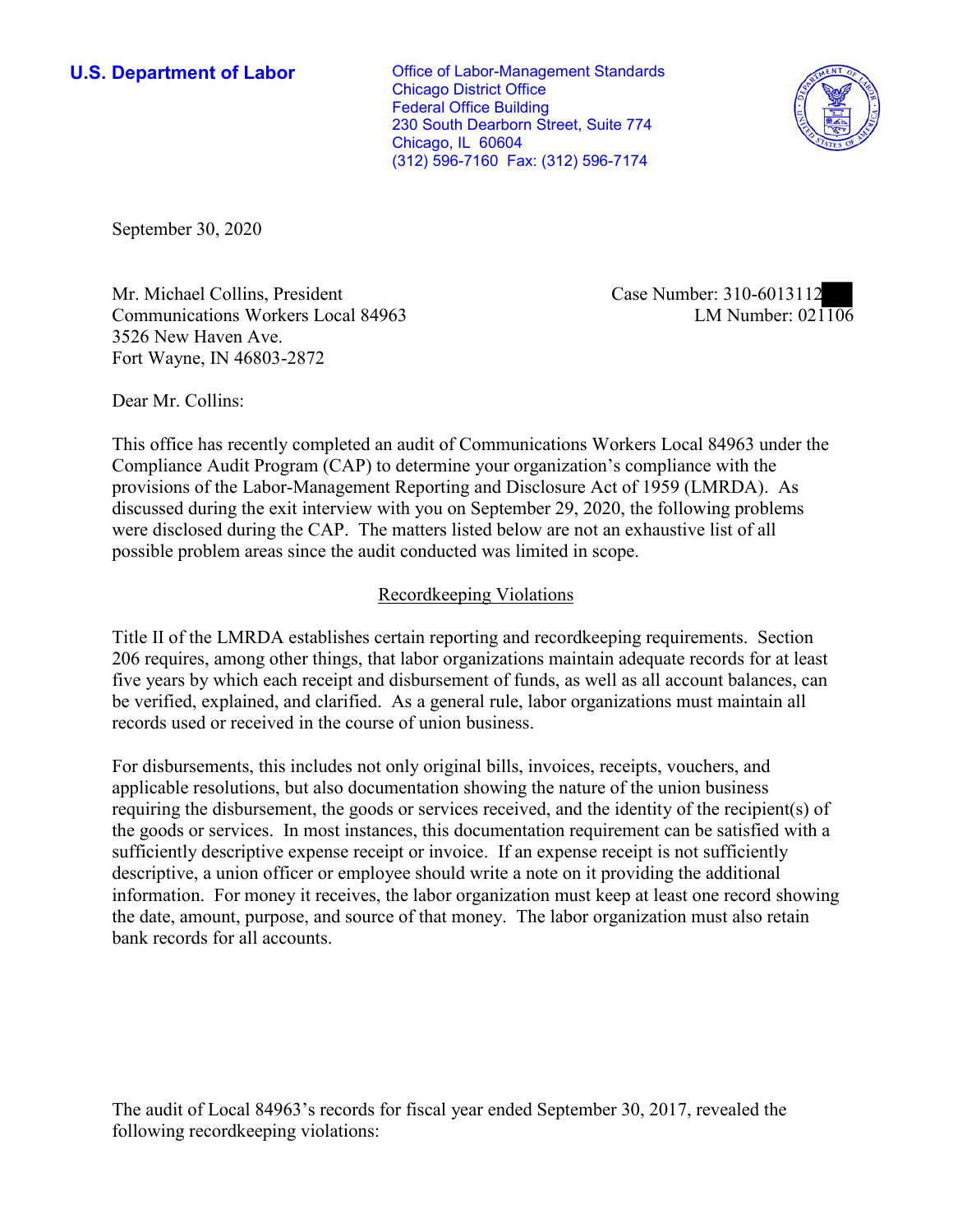Mr. Michael Collins September 30, 2020 Page 2 of 4

#### 1. General Union Expenses

 did not always maintain a record of the recipients of the gift cards. Local 84963 did not retain any supporting documentation for general union expenses incurred by the union totaling at least [\\$3,846.00](https://3,846.00). For example, four checks totaling approximately [\\$1,700.00](https://1,700.00) were payable to cash. Although the audit revealed that the union wrote checks payable to cash in order to purchase gift cards for retiring members, the union

 who are required to sign your union's LM report, are responsible for properly maintaining As noted above, labor organizations must retain original receipts, bills, and vouchers for all disbursements. In the case of gift cards given away to members, the union must maintain records that identify the date the gift cards were given away and the names of the recipients. The president and treasurer (or corresponding principal officers) of your union, union records.

### 2. Lost Wages

 regarding lost time claims since the only records maintained were payroll records that Local 84963 did not retain adequate documentation for lost wage reimbursement payments to union officers totaling at least \$[8,101.23.](https://8,101.23) The union must maintain records in support of lost wage claims that identify each date lost wages were incurred, the number of hours lost on each date, the applicable rate of pay, and a description of the union business conducted. The OLMS audit found that Local 84963 failed to maintain any of the required information indicated the gross and net amount of lost time payments to union officers.

 *Payments*, that contained a sample of an expense voucher Local 84963 may use to satisfy After the exit interview, I sent you by email a compliance tip sheet, *Union Lost Time*  this requirement. The sample identifies the type of information and documentation that the local must maintain for lost wages and other officer expenses.

#### 3. Lack of Stipend Authorization

Local 84963 did not maintain records to verify that the \$100.00 monthly stipends paid to union officers, including the president, financial secretary-treasurer, recording secretary, and chief steward, were the authorized amounts. The union must keep a record, such as meeting minutes, to show the current stipend authorized by the entity or individual in the union with the authority to establish monthly stipends.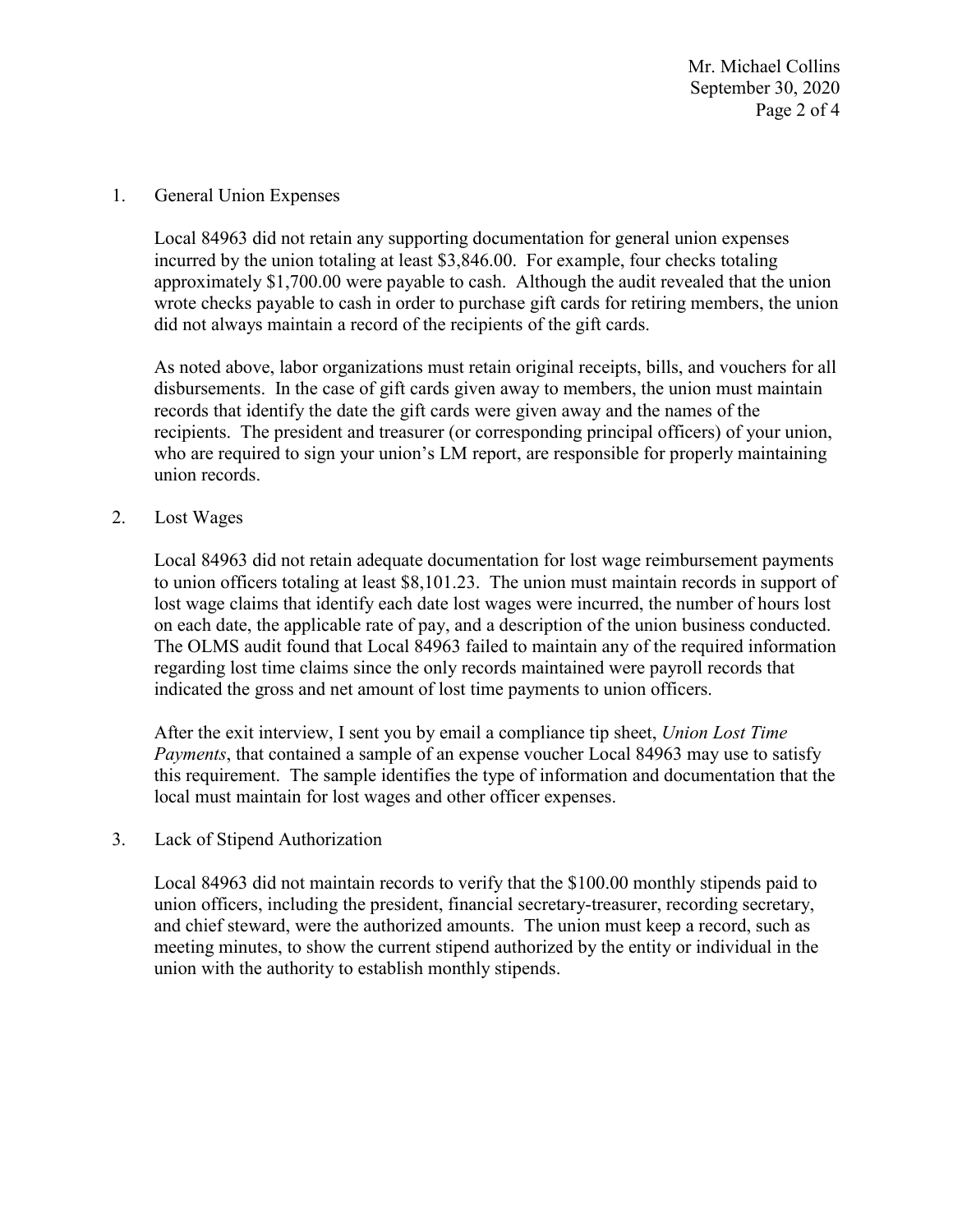Based on your assurance that Local 84963 will retain adequate documentation in the future, OLMS will take no further enforcement action at this time regarding the above violations.

## Reporting Violations

 Labor Organization Annual Report (Form LM-3) filed by Local 84963 for the fiscal year ended The audit disclosed a violation of LMRDA Section 201(b), which requires labor organizations to file annual financial reports accurately disclosing their financial condition and operations. The September 30, 2017, was deficient in the following areas:

### 1. Cash Reconciliation

 The instructions for Item 25 state that the union should obtain account balances from its It appears that the cash figure reported in Item 25(B) (Cash - End of Reporting Period) is not the figure according to Local 84963's books after reconciliation to the bank statements. The union reported \$2,470 in Item 25(B), but an OLMS calculation (based on the union's book balances as reconciled to bank statements) indicated \$570 was the correct amount. books as reconciled to the balances shown on bank statements.

### 2. Disbursements to Officers

 reported in Item 24 (All Officers and Disbursements to Officers). Lost time disbursements underreported in Item 24(D) (Gross Salary) by \$771 and \$338, respectively. In addition, Local 84963 did not properly report lost time and stipends to officers in the amounts to President William Johnson and Financial Secretary-Treasurer Roger Jones were \$1,200 in stipends paid to both officers were mistakenly reported in Item 24(D) but should have been reported in Item 24(E) (Allowances and Other Disbursements).

 issued to a hotel) or for transportation by a public carrier (such as an airline) for an officer The union must report most direct disbursements to Local 84963 officers and some indirect disbursements made on behalf of its officers in Item 24. A "direct disbursement" to an officer is a payment made to an officer in the form of cash, property, goods, services, or other things of value. See the instructions for Item 24 for a discussion of certain direct disbursements to officers that do not have to be reported in Item 24. An "indirect disbursement" to an officer is a payment to another party (including a credit card company) for cash, property, goods, services, or other things of value received by or on behalf of an officer. However, indirect disbursements for temporary lodging (such as a union check traveling on union business should be reported in Item 48 (Office and Administrative Expense).

 30, 2017, to correct the deficient items, but Local 84963 has agreed to properly report the I am not requiring that Local 84963 file an amended LM report for fiscal year ended September deficient items on all future reports it files with OLMS.

## Other Issues